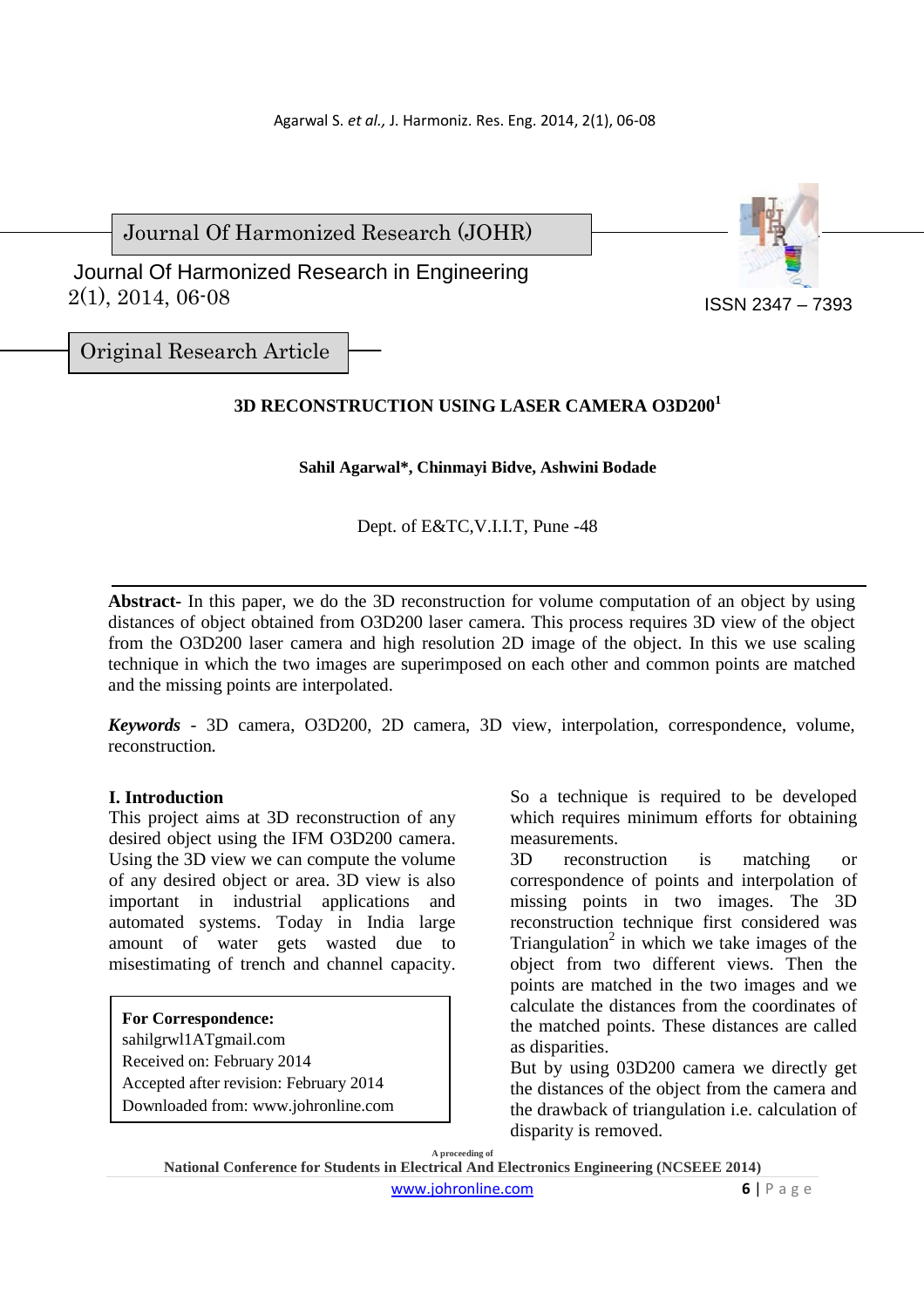

## **II. 3D Reconstruction Method**

a) 3D Image b) 2D image Fig. 1: 3D image a) and 2D image b) of a beam and ceiling

From the two images we can clearly see that the image obtained from the 3D camera is of much lower resolution than the image obtained from the 2D camera. If the image obtained from the 3D camera was having





resolution as high as that of the image obtained from 2D camera there was no need to go for 2D camera. But as the resolution of 3D camera is much lower, we require high resolution 2D camera.

# *A. Image Registration<sup>3</sup>*

Image registration is the process of aligning the two images i.e. the 2D and 3D image. It involves integrating the images to create a composite view and extracting information that would be impossible to obtain from a single image.The most important steps for registration of an image are feature detection and feature matching.



Fig. 2: Clear sky a), detailed sky b) and combination of the two images c) image registration The first image is of the clear sky and a roof top, in second image the details are added to the sky. The two images are integrated together in third image. This is called as image registration. Image registration allows adding up of details.

### *B. Interpolation*

In the figure 1, the image from 2D camera is of resolution 1000x800 pixels while the image from 3D camera is of 64x48 pixels. So the 3D image must be enhanced 14 times to match its resolution with the 2D camera. The differences in resolution of the images



a) Clear sky b) Detailed sky c) image registration

can be overcome by interpolation of depth at the in between points i.e. around 14 points have to be interpolated. This helps us to get the fine details of the object and we get a highly refined 3D image which can be used for volume computation, estimation of capacities etc.

#### **III Experimentations and Results**

Using the 3D Laser camera and the efector pmd3D software we obtained the 3D views of many objects and the distances of the objects from the camera.



**A proceeding of**  a) intensity image b) distance image c) segmentation d) perspective image Fig.3: Different formats of the images of a beam and ceiling

**National Conference for Students in Electrical And Electronics Engineering (NCSEEE 2014)**  www.johronline.com **7** | P a g e